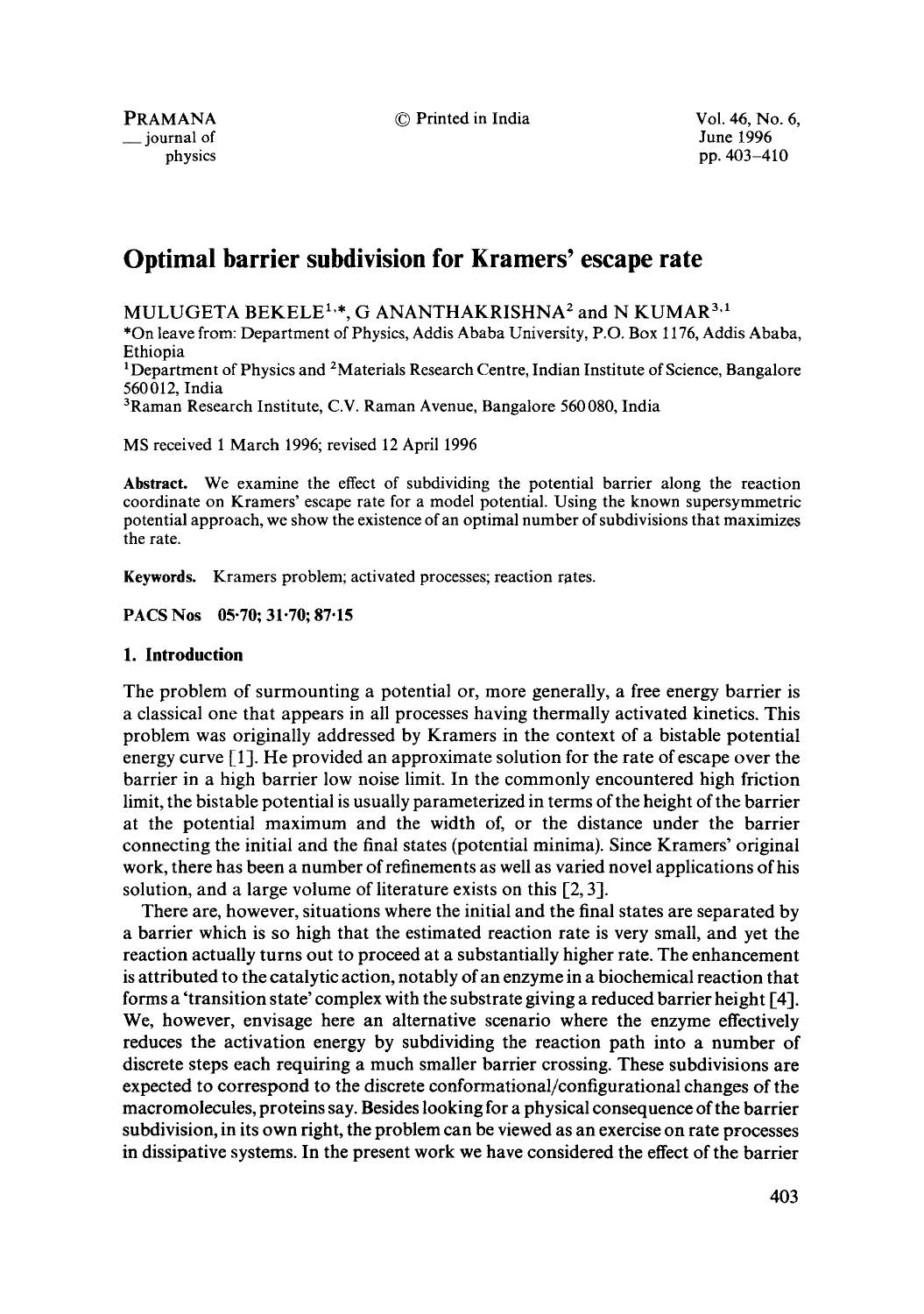subdivision on the reaction rate in the high friction limit. This we have done for a W-shaped model potential barrier whose subdivision can be well parameterized. Our analysis of the problem is based on the supersymmetric potential technique [5-7].

# **2. The methodology**

It is sufficient for our purpose to note that in the high friction limit, Kramers' escape problem is one of solving the Smoluchowski equation (SE):

$$
\frac{\partial}{\partial t}P(x,t) = D\frac{\partial}{\partial x}\left(\frac{\partial}{\partial x} + \beta U'(x)\right)P(x,t),\tag{1}
$$

where  $P(x, t)$  is the probability density associated with the particle position,  $U'(x) = dU/dx$  with  $U(x)$  being the 'double well'-potential, D the diffusion constant and  $\beta = (kT)^{-1}$  is the inverse temperature. With the ansatz

$$
P(x,t) = \phi(x)e^{-\beta U(x)/2}e^{-\lambda t},
$$
\n(2)

the SE is converted to an Euclidean Schrödinger equation for  $\phi$ :

$$
H_+\phi_+ = E_+\phi_+ \tag{3}
$$

with  $H_+ = A^+A$  being positive semi-definite, where  $E_+ = \lambda/D$  and

$$
A = \frac{\partial}{\partial x} + \frac{1}{2} \beta U'(x),\tag{4}
$$

$$
A^{+} = -\frac{\partial}{\partial x} + \frac{1}{2}\beta U'(x). \tag{5}
$$

This Hamiltonian  $H_+$  corresponds to the motion of a particle in the potential

$$
V_{+}(x) = \left(\frac{1}{2}\beta U'(x)\right)^{2} - \frac{1}{2}\beta U''(x). \tag{6}
$$

For a high barrier, the escape rate is determined by the smallest nonzero eigenvalue,  $\lambda_1 = DE_+^{\bar{1}}$ , of the SE where  $E_+^{\bar{1}}$  is the eigenvalue of the first excited state of eq. (3). On the other hand, this eigenstate is degenerate with the ground state  $\phi^0$  of the 'supersymmetric partner potential'  $V_-(x)$  given by

$$
V_{-}(x) = \left(\frac{1}{2}\beta U'(x)\right)^{2} + \frac{1}{2}\beta U''(x)
$$
\n(7)

so that  $H_{-}\phi_{-}^{0} = E_{-}\phi_{-}^{0}$  with  $H_{-} = AA^{+}$  and  $E_{-} = E_{+}^{1}$ . The problem thus boils down to finding the ground state eigenvalue of this 'partner' potential.

# **3. The model and its solution**

# 3.1 *The model potential and parameterization of subdivision*

For simplicity we consider a symmetric W-potential. For a full characterization of this potential we require two parameters, namely, the height  $U_0$  and the width under the

**404 Pramana - J. Phys., Vol. 46, No. 6, June 1996**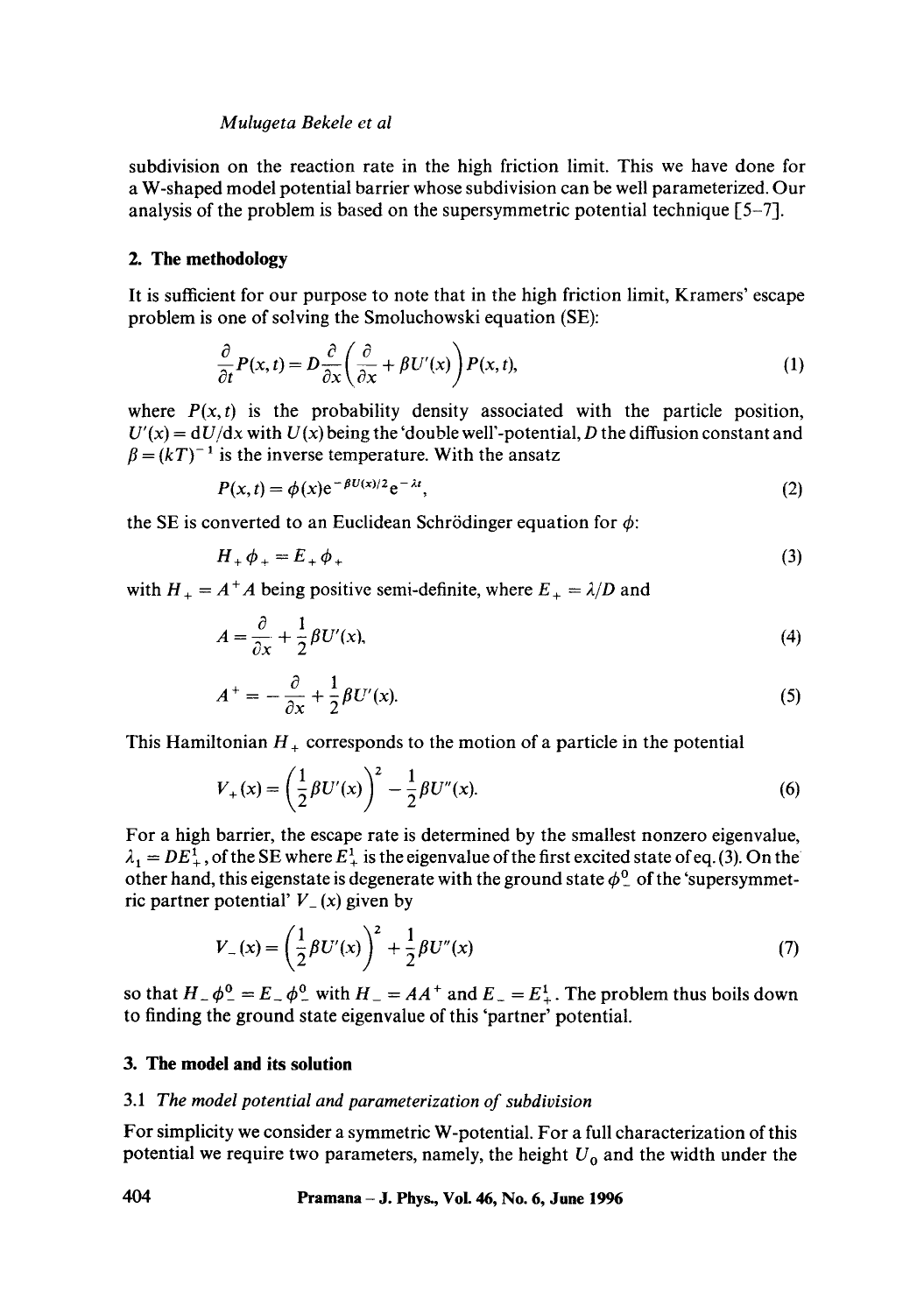*Kramers' escape rate* 



**Figure 1.** (a) The model potential. (b) Plot of the subdivided model potential:  $U(x)$ versus x, when  $N = 3$ . Note the change in the slope of the left- and right-confining walls from that of (a). (c) Plot of  $V(x)$  versus x (not to scale). (d) A figure showing a step of the subdivided potential found between the intervals  $x_n$  and  $x_{n+1}$ .

potential  $2L_0$  (see figure 1a). We now subdivide the barrier between the initial and final states into a series of smaller connecting barriers of many steps (see figure 1b). In order to examine the effect of barrier subdivision on the reaction rate systematically, it is necessary to parameterize the subdivision in a physically, reasonable manner. Consider the step located between  $x_n$  and  $x_{n+1}$  (figure 1d). We choose  $U_1, U_2$  and the associated widths a, b (shown in the figure) such that  $U_1/a = U_2/b$ . This choice simplifies the calculation further. Note that  $x_{n+1} - x_n = a + b$ . If we have a total of N such equally spaced steps from the top of the barrier on either side, then  $L_0 = Na + (N - 1)b$ , while  $U_0 = NU_1 - (N - 1)U_2$ . We introduce a parameter  $\rho$  defined as

$$
\rho \equiv \frac{(N-1)U_2}{NU_1} = \frac{(N-1)b}{Na}.
$$
\n(8)

The aim is, given  $U_0$  and  $L_0$ , to find the escape rate for different values of barrier subdivision consistent with the high barrier limit, i.e. for various values of  $N$ . Such parameterization is physically reasonable as it not only keeps the barrier height and its width fixed, it also keeps the area under the barrier approximately constant as  $N$  is

**Pramana - J. Phys., Vol. 46, No. 6, June 1996** 405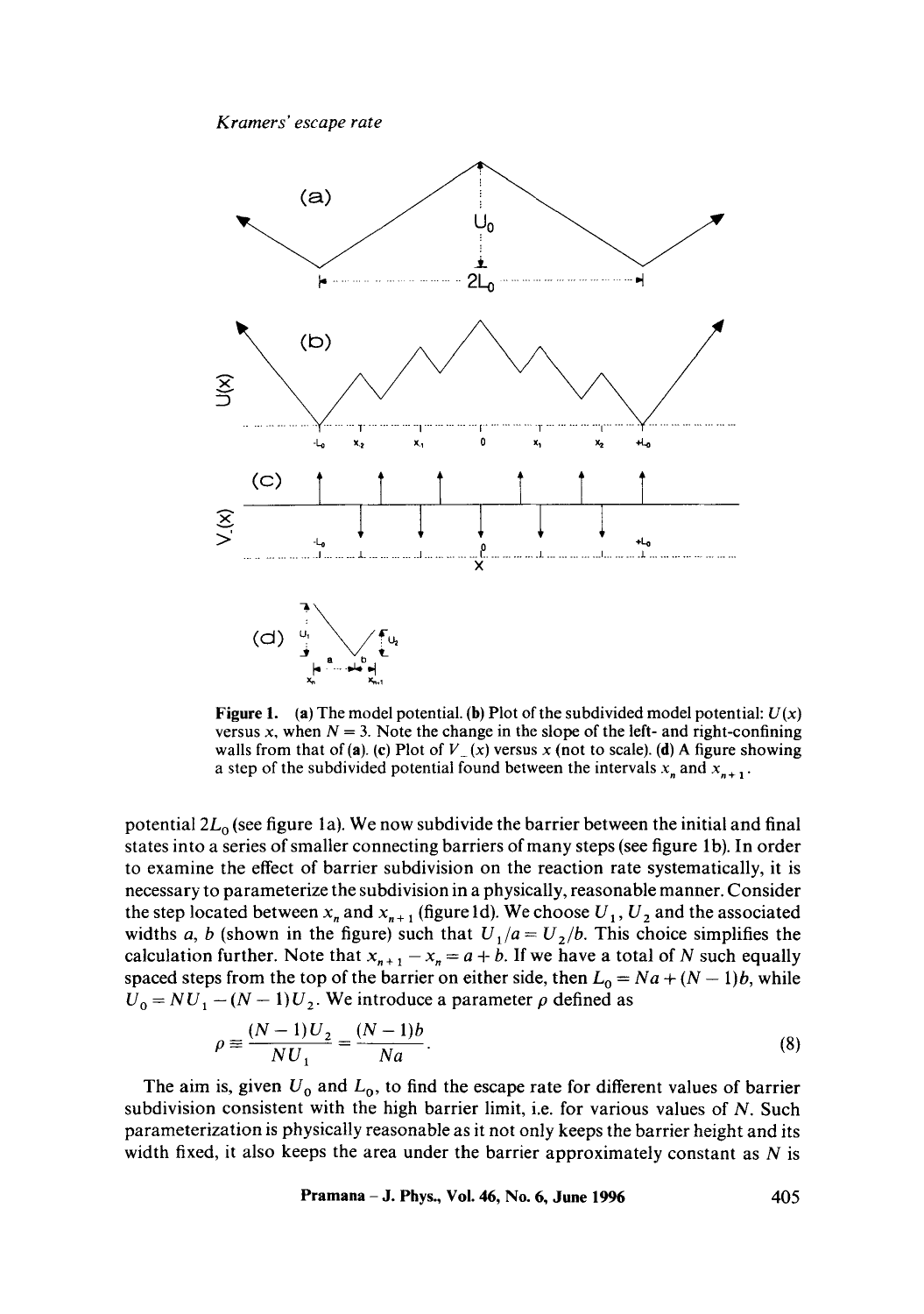varied. Introducing a dimensionless potential  $u(x) = \frac{1}{2} \beta U(x)$ , the 'supersymmetric partner potential' to  $V_+(x)$ , namely,  $V_-(x)$ , is given by

$$
V_{-}(x) = (u'(x))^{2} + u''(x)
$$
\n(9)

which for the considered potential takes the form

$$
V_{-}(x) = \left(\frac{u_{1}}{a}\right)^{2} - \left(\frac{2u_{1}}{a}\right) \sum_{n=-N}^{+N} \left[\delta(x - x_{n}) - \delta(x - x_{n} - a)\right],
$$
 (10)

where  $u_1 = \frac{1}{2}\beta U_1$ . Note that the potential  $V(x)$  is a series of attractive and repulsive delta-potentials superimposed over a constant potential (see figure lc). Changing the variable x to  $y = x/Na$  leads to a new Hamiltonian  $h_a$  given by

$$
h_{-} \equiv a_0^2 H_{-} = -\frac{\partial^2}{\partial y^2} + (u_1^0)^2 - 2u_1^0 \sum_{n=-N}^{+N} [\delta(y - y_n) - \delta(y - y_n - a_1)], \tag{11}
$$

where  $a_0 = Na$ ,  $u_1^0 = Nu_1$ ,  $a_1 = 1/N$ ,  $b_1 = \rho/(N-1)$  and  $y_n = n(a_1 + b_1)$ . With this,  $h = \phi^0$  (y) = e  $\phi^0$  (y), where e is a dimensionless quantity equal to  $a_0^2 E$ .

# 3.2 *Solution*

We use transfer matrix method to find the ground state energy. The ground state wave function  $\phi^0$  is of the form  $Ae^{-ky} + Be^{ky}$  peaked around the positions of the delta potentials. Consider one period of the potential, say, the interval between  $y_n$  and  $y_{n+1}$ . Assume the wave function of the form

$$
\phi_1(y) = A_n e^{-k(y - y_n)} + B_n e^{k(y - y_n)}.
$$
\n(12)

for the interval  $y_{n-1} + a_1 \leq y \leq y_n$  and the wave function of the form

$$
\phi_2(y) = C_n e^{-k(y - y_n - a_1)} + D_n e^{k(y - y_n - a_1)}
$$
\n(13)

for the interval  $y_n \leq y \leq y_n + a_1$  with  $k = [(u_1^0)^2 - e_1]^{1/2}$ . By matching the wave function at  $y_n$ , i.e.  $\phi_1(y_n) = \phi_2(y_n)$ , and the integrating eq. (11) around  $y_n$  noting that there is a negative delta-potential of strength  $2u_1^0$ , i.e.  $\phi'_1(y_n) - \phi'_2(y_n) - 2u_1^0 \phi_1(y_n) = 0$ , we get

$$
\begin{pmatrix} C_n \ D_n \end{pmatrix} = \begin{pmatrix} (1+\alpha)e^{-k a_1} & \alpha e^{-k a_1} \ -\alpha e^{k a_1} & (1-\alpha)e^{k a_1} \end{pmatrix} \begin{pmatrix} A_n \ B_n \end{pmatrix} = \mathbf{T}_1 \begin{pmatrix} A_n \ B_n \end{pmatrix}
$$
 (14)

relating the two pairs of amplitudes ( $\alpha = u_1^0/k$ ). Next, matching the wave function having amplitudes  $C_n$  and  $D_n$  with the wave function having amplitudes  $A_{n+1}$  and  $B_{n+1}$  (found in the interval  $y_n + a_1 \leq y \leq y_{n+1}$ ) and integrating eq. (11) around  $y_n + a_1$ noting that a positive delta-potential of strength  $2u_1^0$  is located there, we get

$$
\begin{pmatrix} A_{n+1} \\ B_{n+1} \end{pmatrix} = \begin{pmatrix} (1-x)e^{-kb_1} & -xe^{-kb_1} \\ xe^{kb_1} & (1+x)e^{kb_1} \end{pmatrix} \begin{pmatrix} C_n \\ D_n \end{pmatrix} = \mathbf{T}_2 \begin{pmatrix} C_n \\ D_n \end{pmatrix}.
$$
 (15)

The transfer matrix, T, relating the amplitudes  $A_{n+1}$ ,  $B_{n+1}$  to the amplitudes  $A_n$  and  $B_n$ .

$$
\binom{A_{n+1}}{B_{n+1}} = \mathbf{T} \binom{A_n}{B_n} \tag{16}
$$

**406 Pranmna -- J. Phys., Vol. 46, No. 6, June 1996**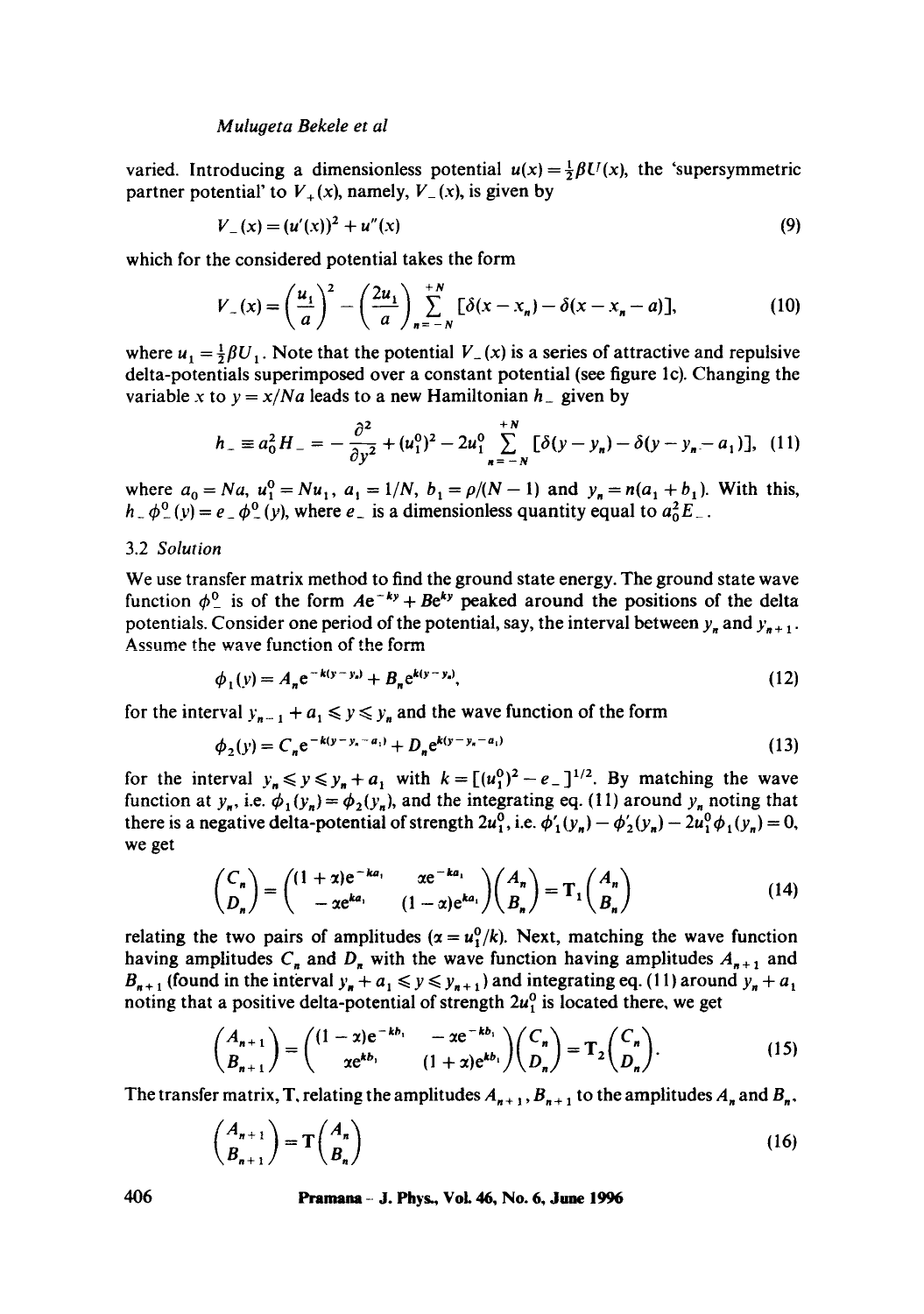#### *Kramers" escape tale*

will then be a product of the matrices  $T_1$  and  $T_2$ , i.e.,  $T = T_2T_1$ . The amplitudes just before the end of the N-th step  $A_N$ ,  $B_N$  are related to the amplitudes  $A_0$ ,  $B_0$  at the top left side of the barrier by a product of  $N$  of these transfer matrices

$$
\binom{A_N}{B_N} = \mathbf{T}^N \binom{A_0}{B_0}.
$$
\n(17)

Symmetry of the potential about  $y = 0$  implies that the ground state wave function is symmetric, i.e.,  $\phi^0$  (-y) =  $\phi^0$  (y). Using matching and integration at and around the origin where there is a negative delta-potential with the symmetry property of the Wave function relates  $A_0$  and  $B_0$ ,

$$
B_0 = \frac{1+x}{1-x} A_0. \tag{18}
$$

Since we are concerned with a bound state solution,  $B<sub>N</sub> = 0$ . Using this and eq. (18) in eq. (17) enables us to get

$$
(1 - \alpha)(T^N)_{21} + (1 + \alpha)(T^N)_{22} = 0,\t(19)
$$

the *lowest positive* solution of which gives us the value of  $e_{-}$  when  $u_{0}$ ,  $\rho$  and N are specified. The expressions for the matrix elements  $(T^{N})_{21}$  and  $(T^{N})_{22}$  are given in the Appendix.

## **4. Results and discussion**

Now we consider the solution of eq. (19). The result could be better appreciated if we compare it with the corresponding escape rate for the original W-potential with no barrier subdivision (figure 1a). Applying the same technique as above, the equation corresponding to eq. (19) to be solved is

$$
x_0 + (1 - x_0)e^{2k_0} = 0,\t\t(20)
$$

where  $\alpha_0 = u_0/k_0$ ,  $k_0 = [u_0^2 - e^0]^{1/2}$  with  $u_0 = \frac{1}{2}\beta U_0$ . In this case,  $e^0 = L_0^2 E^0$ . The inverse of  $DE_{-}^0$  is the time required to go from one minimum to the other in figure(1a) and we define the corresponding escape rate as *DE ° \_* for the original *'W"* potential. Then the ratio,  $f_N$ , of the escape rate,  $DE$ , over the potential with a certain barrier subdivision to that of escape rate,  $DE^0$ , over the original W-potential is given by

$$
f_N \equiv \frac{E_-}{E_-^0} = (1+\rho)^2 \frac{e_-}{e_-^0}.
$$
 (21)

We call this ratio,  $f_N$ , as the *enhancement factor*. It may be worthwhile pointing out here that we have used the first passage time from one minimum to the other in the original potential as a scale factor. This is because the subdivided potential is rugged on the 'down hill part' as well, which could give rise to a considerably different transit time compared to the situation if only 'sliding down" on a smooth line were allowed.

There are only two parameters in our model, namely  $u_0$ , which is the total barrier height and  $\rho$ , which essentially represents the steepness of the local barriers. We chose  $u_0$  (so as to be in the high barrier limit) holding  $\rho$  fixed and explored the enhancement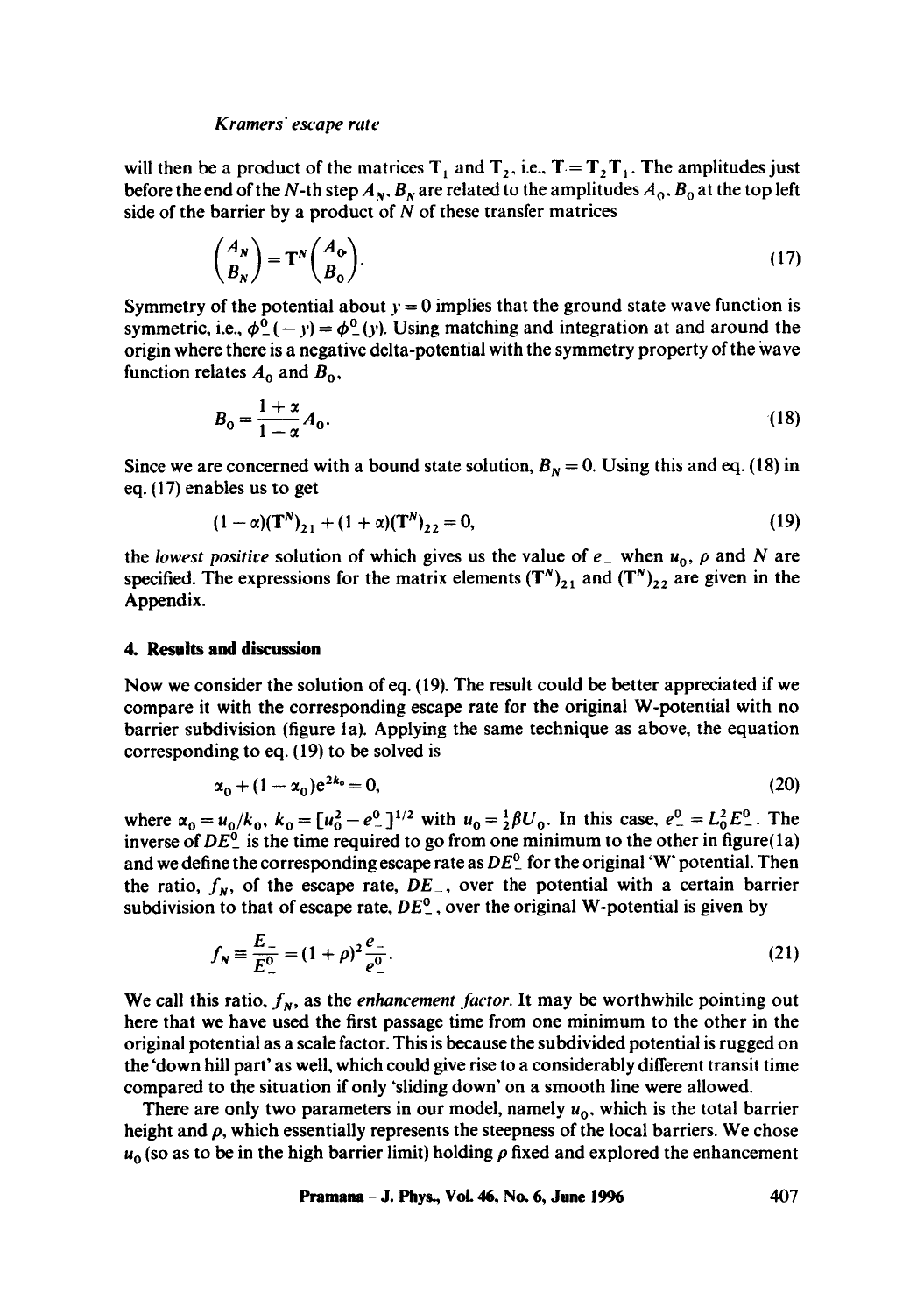

**Figure 2.** Plots of  $f<sub>N</sub>$  versus N for three different values of  $u<sub>0</sub>$  (i.e. 6.0, 9.0, 12.0) with fixed  $\rho (= 0.8)$ . Note that all the optimal values occur at  $N = 9$ .



**Figure 3.** Plots of  $f_N$  versus N for four different values of  $\rho$  (i.e. 0.4, 0.6, 0.8, 0.9) with fixed  $u_0 (= 9.0)$ .

factor,  $f_N$ , for various values of barrier subdivision, N. Figure 2 shows plots of  $f_N$  versus N for three different choices of  $u_0$  with fixed  $\rho$  (= 0:8). For this case, the enhancement factor at the optimal barrier subdivision,  $N_{op}$ , increases as  $u_0$  is increased reaching **a** value as high as 35 for  $u_0 = 12.0$ , while  $N_{op}$  remains constant (here 9) suggesting that

**408 Pramana - J. Phys., Vol. 46, No. 6, June 1996**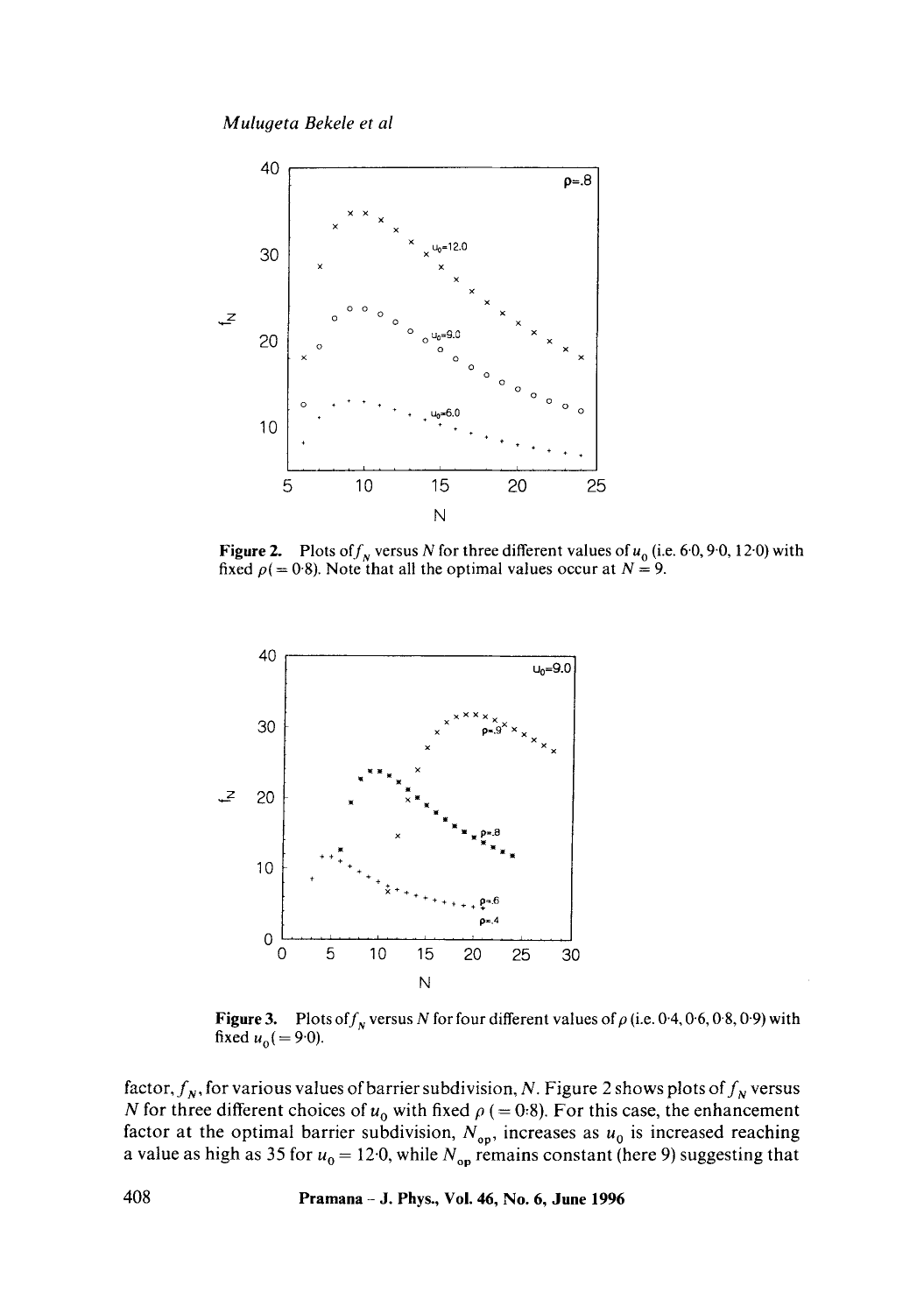#### *Kramers' escape rate*

the steepness of the local barrier determines  $N_{op}$ . In figure 3, we have varied  $\rho$  for a fixed value of  $u_0$ (= 9.0). In this case, both  $N_{on}$  and the enhancement factor increase as  $\rho$  is increased. (Note that in both the figures  $N$  starts at values larger than 2 for higher values of  $\rho$ . This is due to the fact that for these values of  $\rho$ , the enhancement factor is less than unity for low values of N and correspond to the situation where  $U_2 > U_1$ .

We have verified that these trends are general. Thus, there is an optimal value of barrier subdivision,  $N_{\text{on}}$ , at which the escape rate takes a maximum value. The existence of  $N_{op}$  may be readily understood by a reference to the potential  $V(x)$ . The binding energy of this localized ground state of the individual negative energy delta-functions and its lowering due to mutual overlap of the neighbouring bound states (banding effect) are oppositely affected by N.

It may be worthwhile to mention here that in addition to changing the terrain (say steepness) of the intermediate barrier (connecting the initial and final states) by the subdivision, the outer barriers were also made to change their steepness accordingly for the sake of simplicity (see figures la and lb). Because of this increased steepness, they become more confining than with their original slope and, thus, give rise to an overestimation of the enhancement factor. We have verified this by retaining the original slope of the outer barriers. However, the main features remain the same. On the other hand, due to the monotonic increase of the optimal enhancement factor with the barrier height, its value could be much larger than the ones considered here for barrier heights that exist in chemical and physical processes.

We remark that this problem can be viewed, approximately, as that of finding the mean first passage time of a biased random walk [8]. However, this would imply assigning values to the forward and the backward transition rates for the individual sub-barriers taken in isolation as input, i.e. assuming that the ootentials to the left and right sides of each sub-barrier are totally confining, and then using these input values to calculate the global escape rate for the coupled sub-barriers. We have found that while this gives an optimal barrier subdivision for the escape rate consistent with the present result, the enhancement factor is considerably over-estimated by this random walk approach. The present SUSY-based calculation goes beyond this uncontrolled approximation.

It would be interesting to examine and optimize the effect of an athermal (possibly colored) noise (the 'blow torch' of Landaner [9, 10]) on one of the steps of our subdivided potential curve. This is under investigation.

In conclusion, we have shown that the Kramers' rate for the escape over a given potential barrier, in the high barrier high friction limit, can be substantially enhanced by subdividing the barrier optimally. This might provide an alternative scenario for certain activated processes where the measured escape rate is substantially higher than that anticipated.

## **Appendix A**

To find the elements of the matrix  $T<sup>N</sup>$  we decompose the transfer matrix T as a product of three matrices, i.e.

$$
T = R\Lambda L \tag{A1}
$$

**Pramana - J. Phys., Vol. 46, No. 6, June 1996 409**